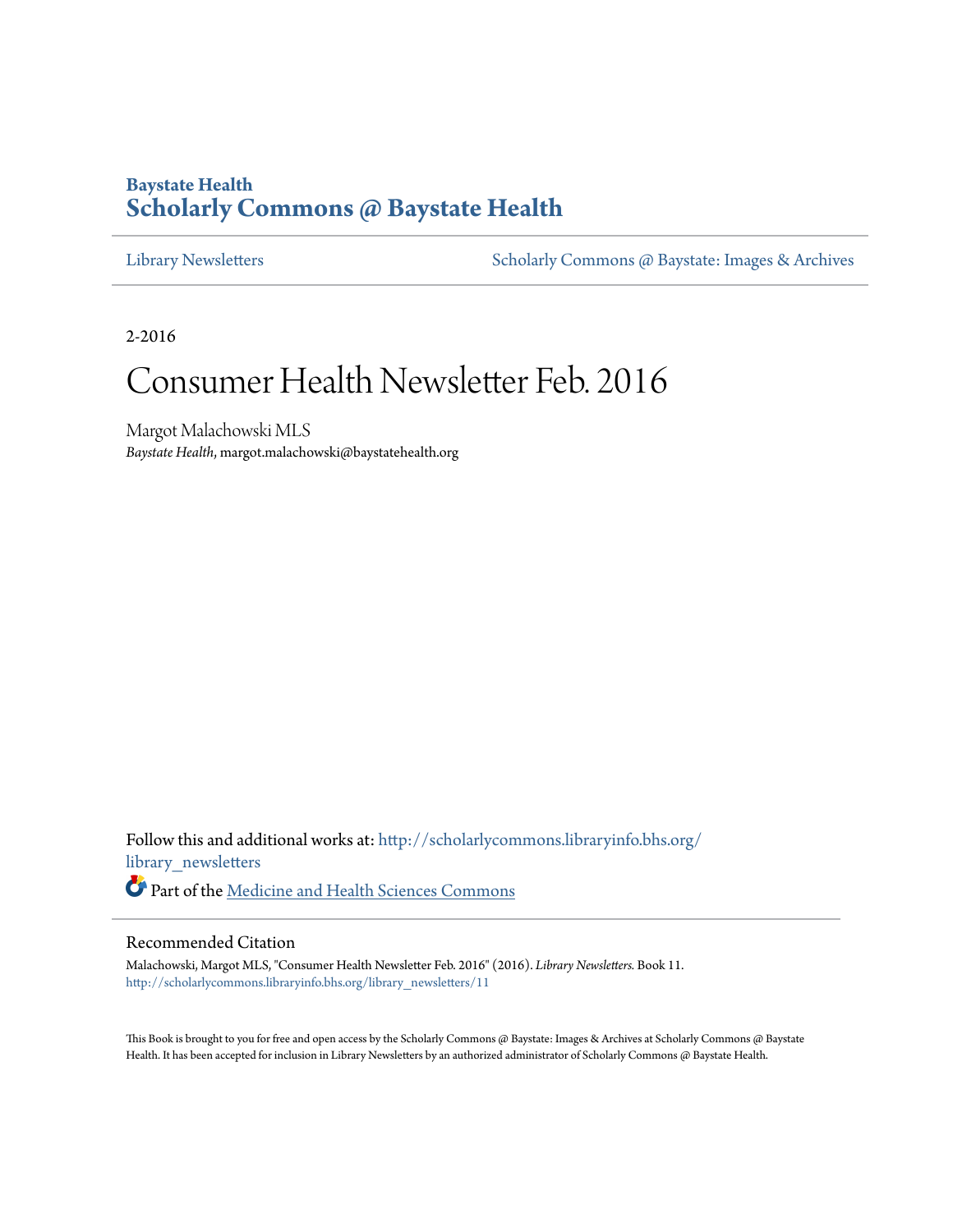# Consumer Health Library

Baystate Health **2/1/2016** Edition 2, Volume 1

### *Diabetes & the Risk of Kidney Disease* Rates of kidney disease expected to rise.

Statistics from the United States Renal Data System's *2010 and 2011 Annual Data Reports* tell us that the incidence of recognized Chronic Kidney Disease in people ages 65 and older has doubled over the last decade*.* Diabetes is the most common cause of kidney disease,

reported in 2007 that they had been diagnosed with diabetes, compared with a state average of 7.4%. Good management of diabetes reduces the risk of developing kidney disease.

If you or your loved one is managing diabetes, many



accounting for nearly half of all new cases. Diabetic kidney disease takes many years to develop. In fact, kidney damage rarely occurs in the first 10 years of diabetes, and usually 15 to 25 years will pass before kidney failure occurs.

According to the Massachusetts Department of Public Health, 13.1% of adults in Springfield

organizations are working hard to support healthy lifestyle changes in our community. Mass in Motion is a statefunded program that promotes access to fresh foods and walkable/bikeable communities.

To learn more about local community efforts, check out LiveWell Springfield at [www.livewellspringfield.org/](http://www.livewellspringfield.org/)

Featured Website: Anxiety and Depression Association of America (ADAA)

This website educates patients and their families about anxiety and depression disorders. On this website, you will learn about risk factors, including genetics, brain chemistry, personality, and life events, as well as information on treatment and support. ADAA promotes empirically supported treatments and best practices across disciplines, and engages a diverse network of researchers to encourage the implementation of new treatments to clinicians. These commitments drive ADAA's promise to find new treatments and one day prevent and cure anxiety and depression disorders.

<http://www.adaa.org/>